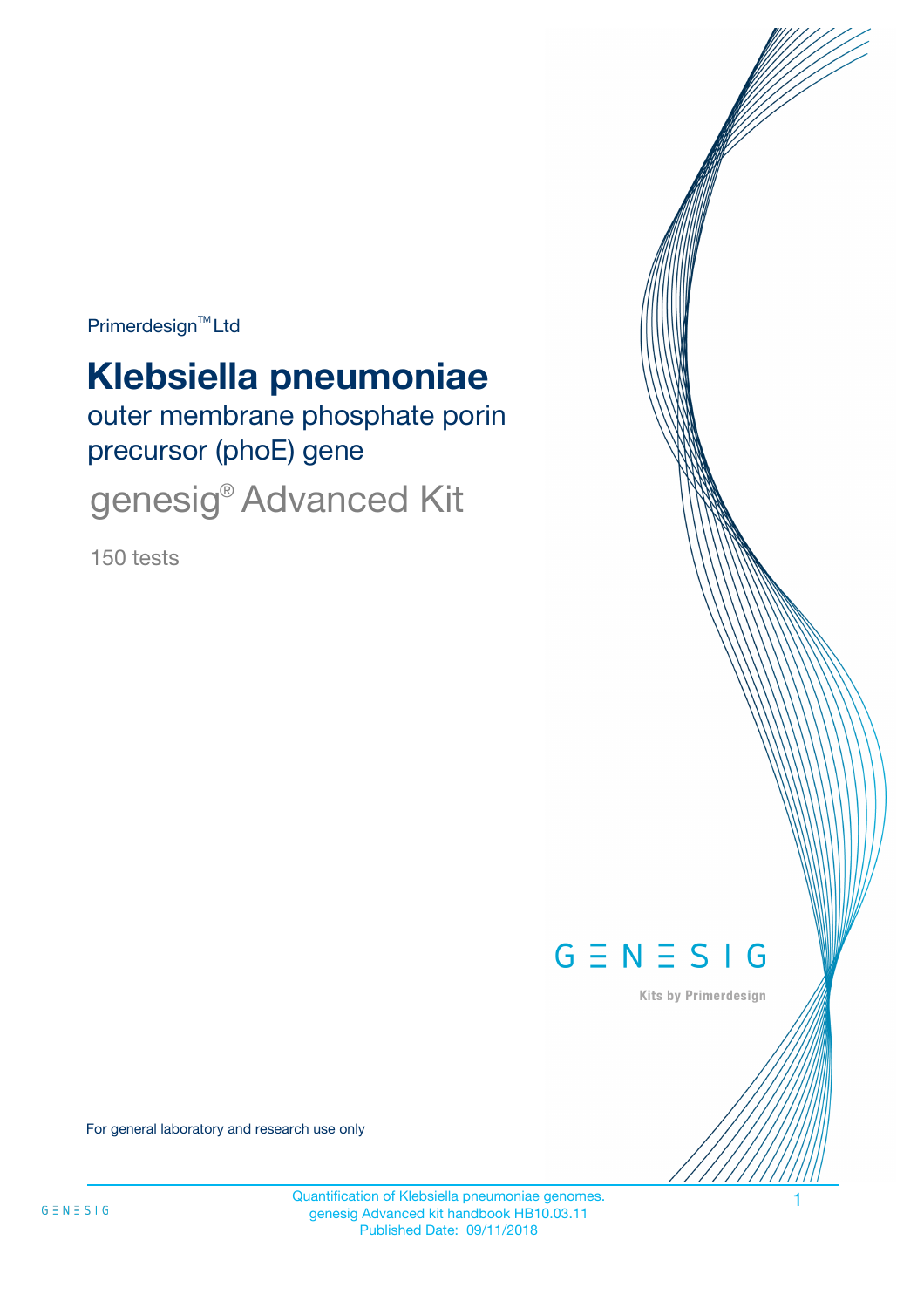## Introduction to Klebsiella pneumoniae

Klebsiella pneumoniae is a rod-shaped, non-motile, Gram-negative bacterium of the Enterobacteriaceae family. The bacterium is around 2µm by 0.5µm in size which includes a 160nm thick polysaccharide capsule known as antigen K which along with lipopolysacchardies (antigen O) contributes to pathogenicity. The genome of this bacterium is around 5Mbp in length and is arranged in a circular chromosome.

K. pneumoniae is found in the gastro-intestinal tract of mammals as part of the natural flora. However, the bacterium can colonise the skin, pharynx and gastro-intestinal tract by evading the host immune response. The polysaccharide capsule protects the bacterium against phagocytosis by host polymophonuclear granulocytes and provides protection against bactericidal host serum. The polysaccharide layer also contains adhesions that mediate binding to the host cell. Individuals with impaired respiratory defenses are known to be susceptible to infection of the lungs by this bacterium where necrosis, inflammation and haemorrhaging of the lung tissue result in disease. K. pneumoniae is also known to be a nosocomial infection which can lead to pneumonia, bacteremia and meningitis.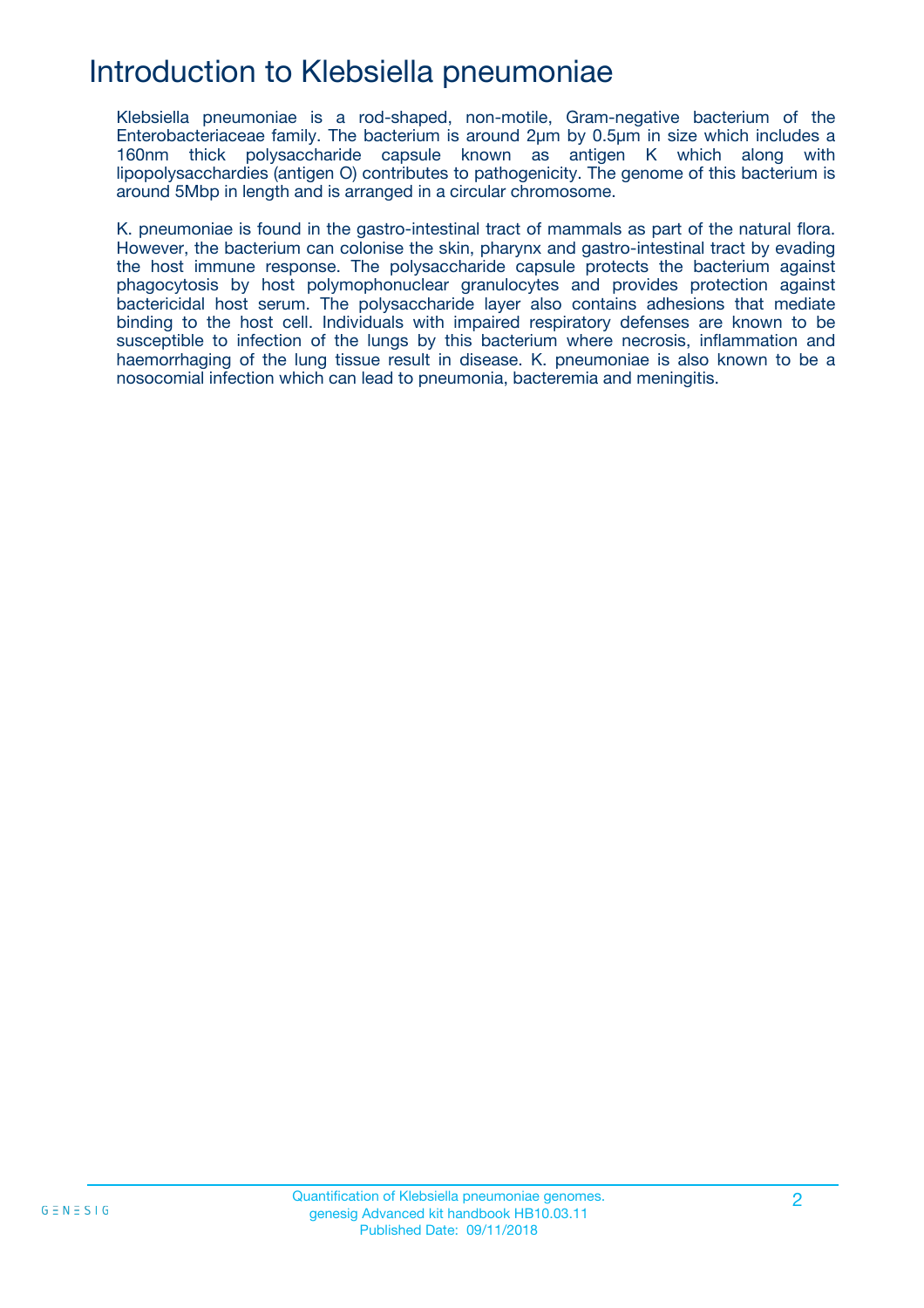## **Specificity**

The Primerdesign genesig Kit for Klebsiella pneumoniae (K.pneumoniae) genomes is designed for the in vitro quantification of K.pneumoniae genomes. The kit is designed to have a broad detection profile. Specifically, the primers represent 100% homology with over 95% of the NCBI database reference sequences available at the time of design.

The dynamics of genetic variation means that new sequence information may become available after the initial design. Primerdesign periodically reviews the detection profiles of our kits and when required releases new versions.

The K.pneumoniae primers have been designed for the specific and exclusive in vitro quantification of all K. pneumoniae isolates including the subsp. Rhinoscleromatis. The primers and probe also detects Klebsiella variicola which is a potentially new and closely related pathogenic Kelbsiella strain. The target sequence (phoE) has previously been shown to be a good genetic marker for K. pneumoniae in other real time PCR based studies (K.E. Shannon et.al 2007). The primers and probe sequences in this kit have 100% homology with over 95% of reference sequences in the NCBI database based on a comprehensive bioinformatics analysis.

If you require further information, or have a specific question about the detection profile of this kit then please send an e.mail to enquiry@primerdesign.co.uk and our bioinformatics team will answer your question.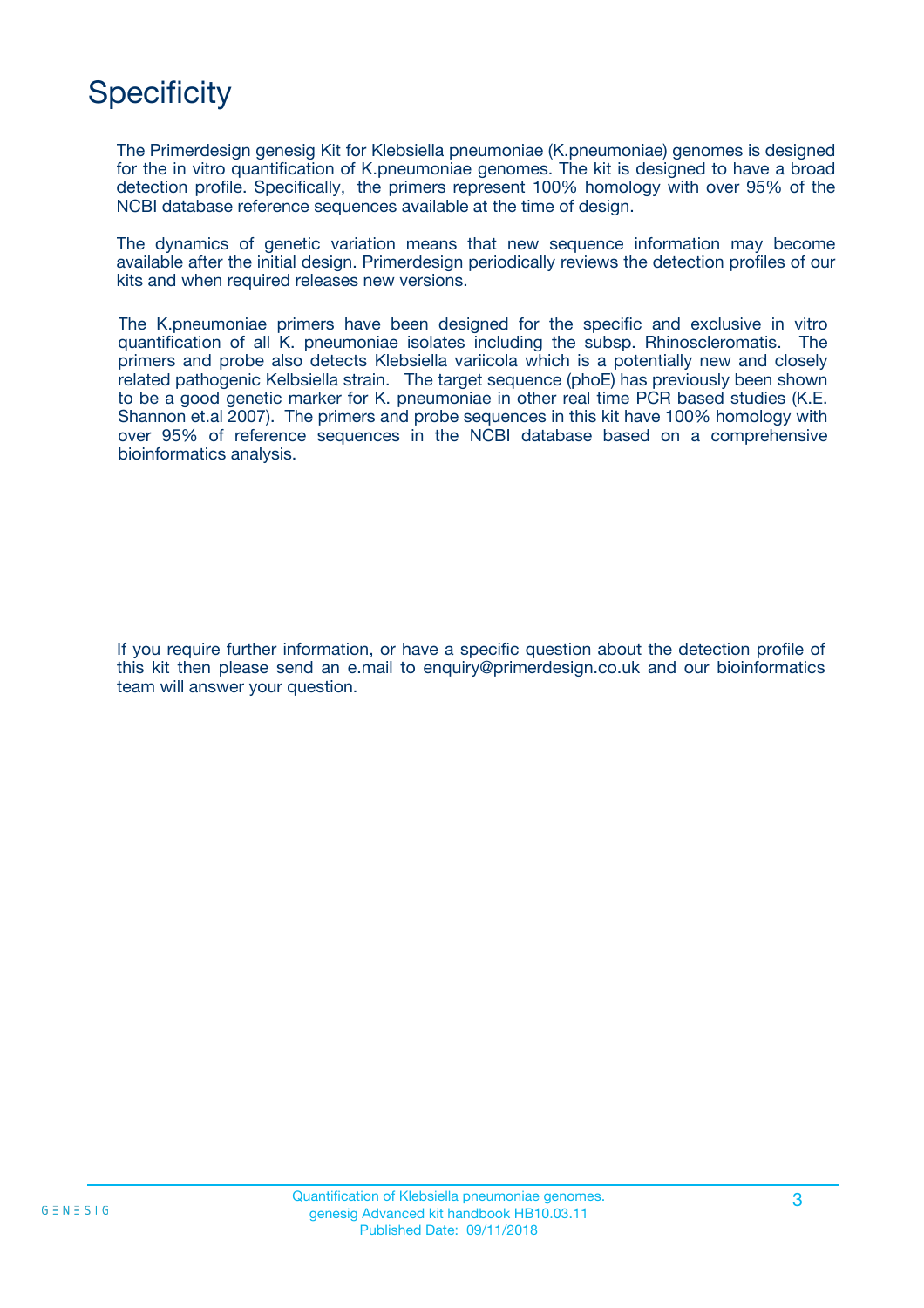## Kit contents

- **K.pneumoniae specific primer/probe mix (150 reactions BROWN)** FAM labelled
- **K.pneumoniae positive control template (for Standard curve RED)**
- **Internal extraction control primer/probe mix (150 reactions BROWN)** VIC labelled as standard
- **Internal extraction control DNA (150 reactions BLUE)**
- **Endogenous control primer/probe mix (150 reactions BROWN)** FAM labelled
- **RNase/DNase free water (WHITE)** for resuspension of primer/probe mixes
- **Template preparation buffer (YELLOW)** for resuspension of internal control template, positive control template and standard curve preparation

### Reagents and equipment to be supplied by the user

#### **Real-time PCR Instrument**

#### **Extraction kit**

This kit is recommended for use with genesig Easy DNA/RNA extraction kit. However, it is designed to work well with all processes that yield high quality RNA and DNA with minimal PCR inhibitors.

#### **oasig**TM **lyophilised or Precision**®**PLUS 2X qPCR Master Mix**

This kit is intended for use with oasig or PrecisionPLUS2X qPCR Master Mix.

**Pipettors and Tips**

**Vortex and centrifuge**

#### **Thin walled 1.5 ml PCR reaction tubes**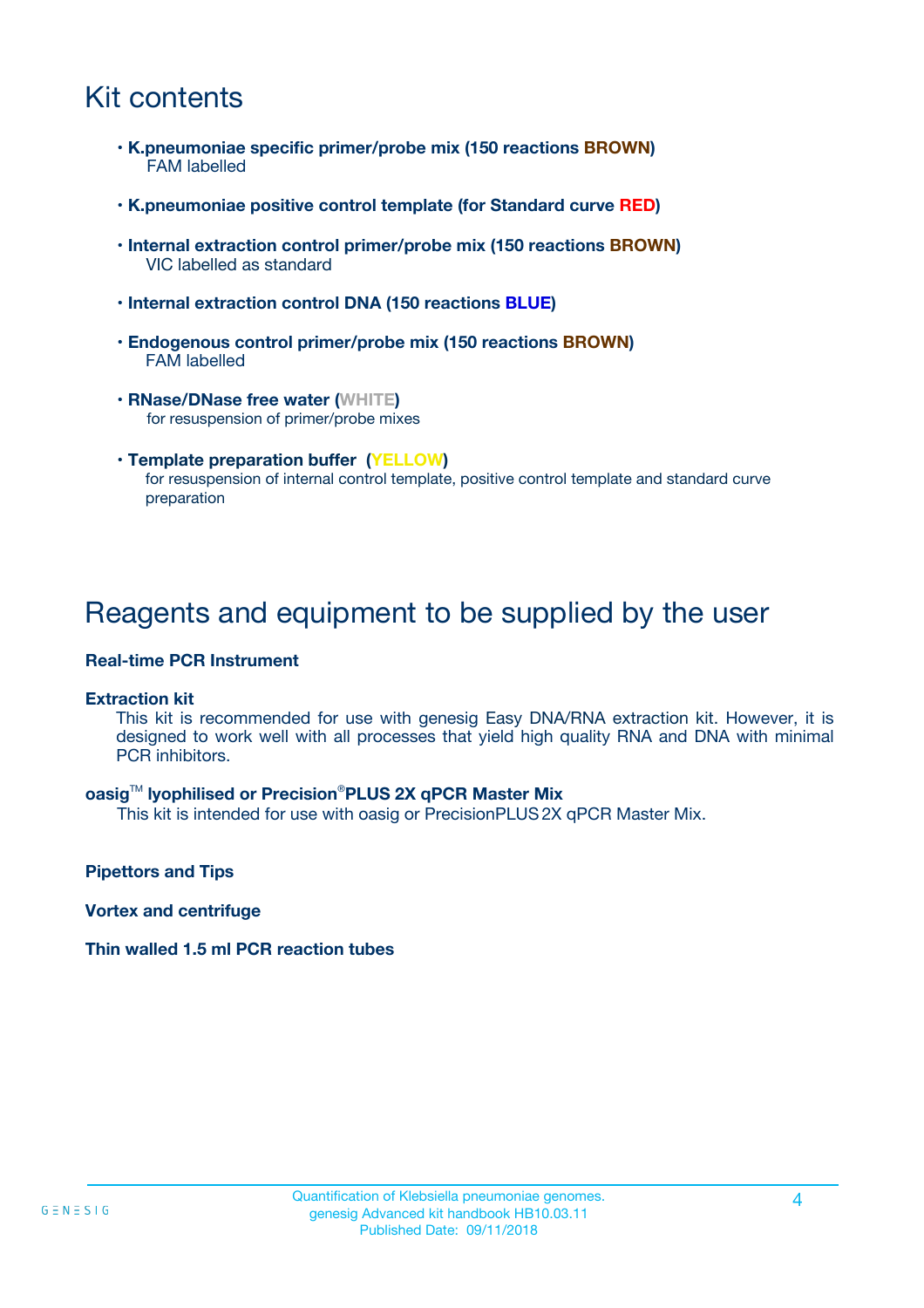### Kit storage and stability

This kit is stable at room temperature but should be stored at -20ºC on arrival. Once the lyophilised components have been resuspended they should not be exposed to temperatures above -20°C for longer than 30 minutes at a time and unnecessary repeated freeze/thawing should be avoided. The kit is stable for six months from the date of resuspension under these circumstances.

If a standard curve dilution series is prepared this can be stored frozen for an extended period. If you see any degradation in this serial dilution a fresh standard curve can be prepared from the positive control.

Primerdesign does not recommend using the kit after the expiry date stated on the pack.

### Suitable sample material

All kinds of sample material suited for PCR amplification can be used. Please ensure the samples are suitable in terms of purity, concentration, and DNA integrity (An internal PCR control is supplied to test for non specific PCR inhibitors). Always run at least one negative control with the samples. To prepare a negative-control, replace the template DNA sample with RNase/DNase free water.

### Dynamic range of test

Under optimal PCR conditions genesig K.pneumoniae detection kits have very high priming efficiencies of >95% and can detect less than 100 copies of target template.

### Notices and disclaimers

This product is developed, designed and sold for research purposes only. It is not intended for human diagnostic or drug purposes or to be administered to humans unless clearly expressed for that purpose by the Food and Drug Administration in the USA or the appropriate regulatory authorities in the country of use. During the warranty period Primerdesign genesig detection kits allow precise and reproducible data recovery combined with excellent sensitivity. For data obtained by violation to the general GLP guidelines and the manufacturer's recommendations the right to claim under guarantee is expired. PCR is a proprietary technology covered by several US and foreign patents. These patents are owned by Roche Molecular Systems Inc. and have been sub-licensed by PE Corporation in certain fields. Depending on your specific application you may need a license from Roche or PE to practice PCR. Additional information on purchasing licenses to practice the PCR process may be obtained by contacting the Director of Licensing at Roche Molecular Systems, 1145 Atlantic Avenue, Alameda, CA 94501 or Applied Biosystems business group of the Applera Corporation, 850 Lincoln Centre Drive, Foster City, CA 94404. In addition, the 5' nuclease assay and other homogeneous amplification methods used in connection with the PCR process may be covered by U.S. Patents 5,210,015 and 5,487,972, owned by Roche Molecular Systems, Inc, and by U.S. Patent 5,538,848, owned by The Perkin-Elmer Corporation.

## Trademarks

Primerdesign™ is a trademark of Primerdesign Ltd.

genesig $^\circledR$  is a registered trademark of Primerdesign Ltd.

The PCR process is covered by US Patents 4,683,195, and 4,683,202 and foreign equivalents owned by Hoffmann-La Roche AG. BI, ABI PRISM® GeneAmp® and MicroAmp® are registered trademarks of the Applera Genomics (Applied Biosystems Corporation). BIOMEK® is a registered trademark of Beckman Instruments, Inc.; iCycler™ is a registered trademark of Bio-Rad Laboratories, Rotor-Gene is a trademark of Corbett Research. LightCycler™ is a registered trademark of the Idaho Technology Inc. GeneAmp®, TaqMan® and AmpliTaqGold® are registered trademarks of Roche Molecular Systems, Inc., The purchase of the Primerdesign™ reagents cannot be construed as an authorization or implicit license to practice PCR under any patents held by Hoffmann-LaRoche Inc.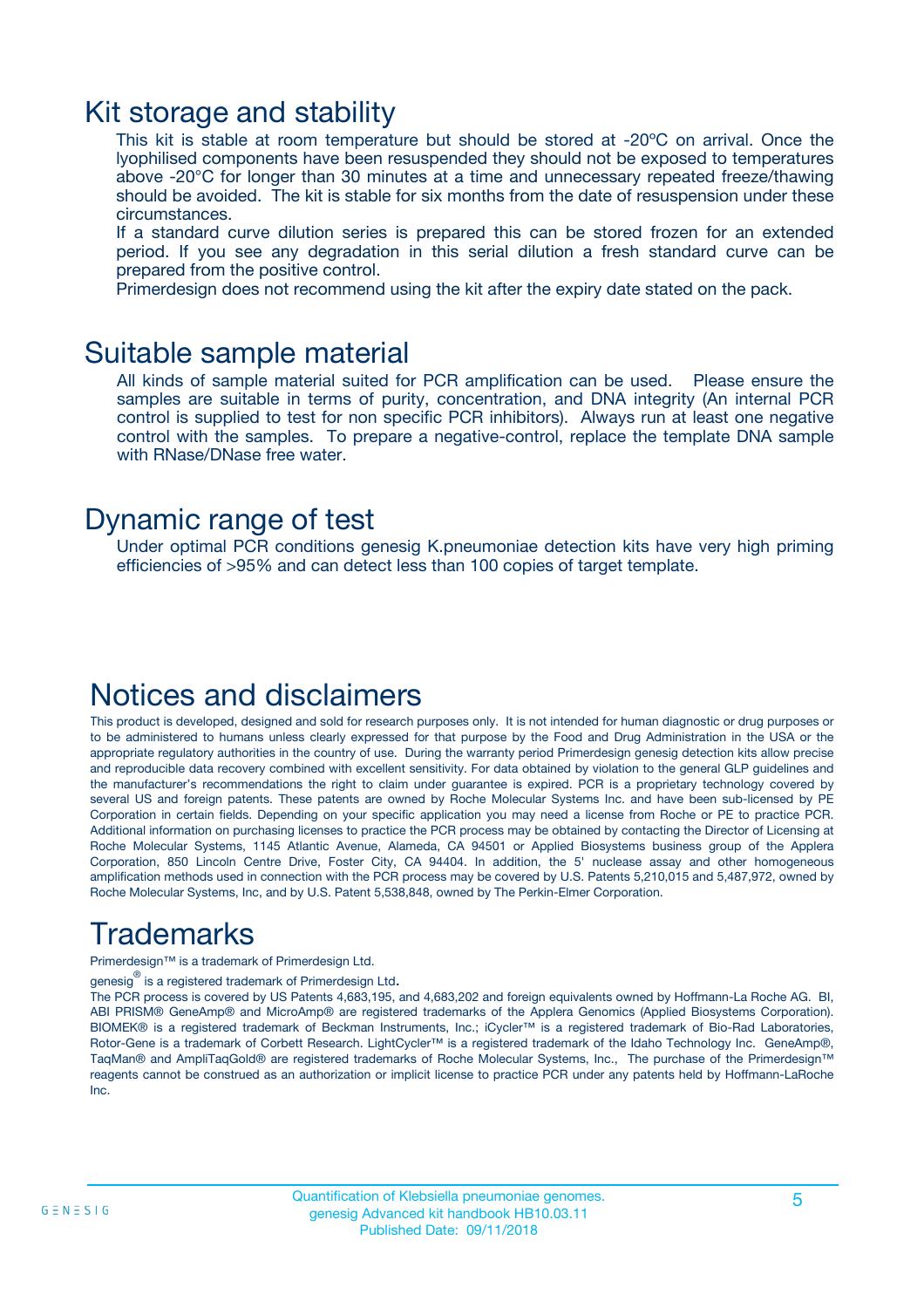## Principles of the test

#### **Real-time PCR**

A K.pneumoniae specific primer and probe mix is provided and this can be detected through the FAM channel.

The primer and probe mix provided exploits the so-called TaqMan® principle. During PCR amplification, forward and reverse primers hybridize to the K.pneumoniae DNA. A fluorogenic probe is included in the same reaction mixture which consists of a DNA probe labeled with a 5`-dye and a 3`-quencher. During PCR amplification, the probe is cleaved and the reporter dye and quencher are separated. The resulting increase in fluorescence can be detected on a range of qPCR platforms.

#### **Positive control**

For copy number determination and as a positive control for the PCR set up, the kit contains a positive control template. This can be used to generate a standard curve of K.pneumoniae copy number / Cq value. Alternatively the positive control can be used at a single dilution where full quantitative analysis of the samples is not required. Each time the kit is used, at least one positive control reaction must be included in the run. A positive result indicates that the primers and probes for detecting the target K.pneumoniae gene worked properly in that particular experimental scenario. If a negative result is obtained the test results are invalid and must be repeated. Care should be taken to ensure that the positive control does not contaminate any other kit component which would lead to false-positive results. This can be achieved by handling this component in a Post PCR environment. Care should also be taken to avoid cross-contamination of other samples when adding the positive control to the run. This can be avoided by sealing all other samples and negative controls before pipetting the positive control into the positive control well.

#### **Negative control**

To validate any positive findings a negative control reaction should be included every time the kit is used. For this reaction the RNase/DNase free water should be used instead of template. A negative result indicates that the reagents have not become contaminated while setting up the run.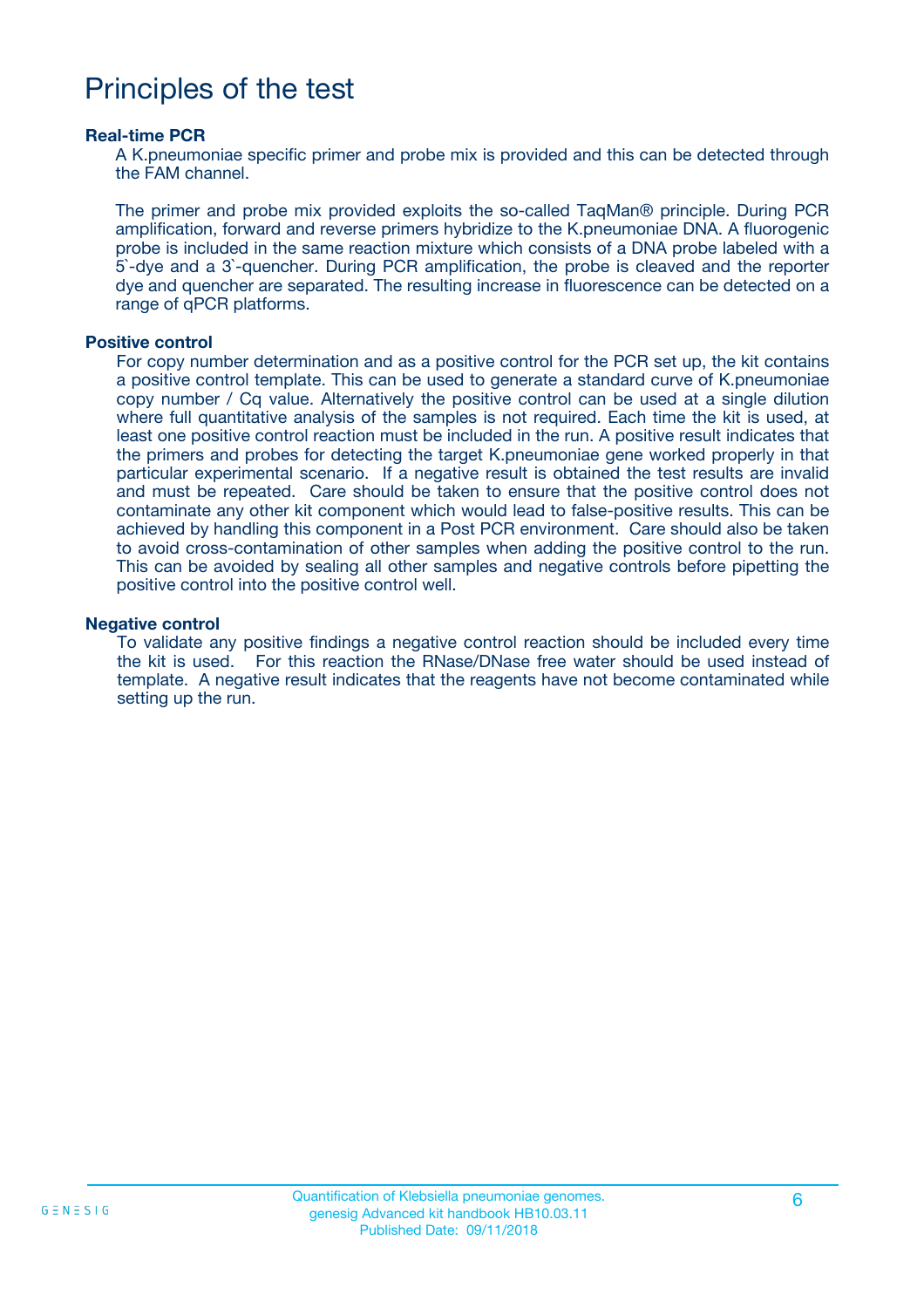#### **Internal DNA extraction control**

When performing DNA extraction, it is often advantageous to have an exogenous source of DNA template that is spiked into the lysis buffer. This control DNA is then co-purified with the sample DNA and can be detected as a positive control for the extraction process. Successful co-purification and qPCR for the control DNA also indicates that PCR inhibitors are not present at a high concentration.

A separate primer and probe mix are supplied with this kit to detect the exogenous DNA using qPCR. The primers are present at PCR limiting concentrations which allows multiplexing with the target sequence primers. Amplification of the control DNA does not interfere with detection of the K.pneumoniae target DNA even when present at low copy number. The Internal control is detected through the VIC channel and gives a Cq value of 28+/-3.

#### **Endogenous control**

To confirm extraction of a valid biological template, a primer and probe mix is included to detect an endogenous gene. Detection of the endogenous control is through the FAM channel and it is NOT therefore possible to perform a multiplex with the K.pneumoniae primers. A poor endogenous control signal may indicate that the sample did not contain sufficient biological material.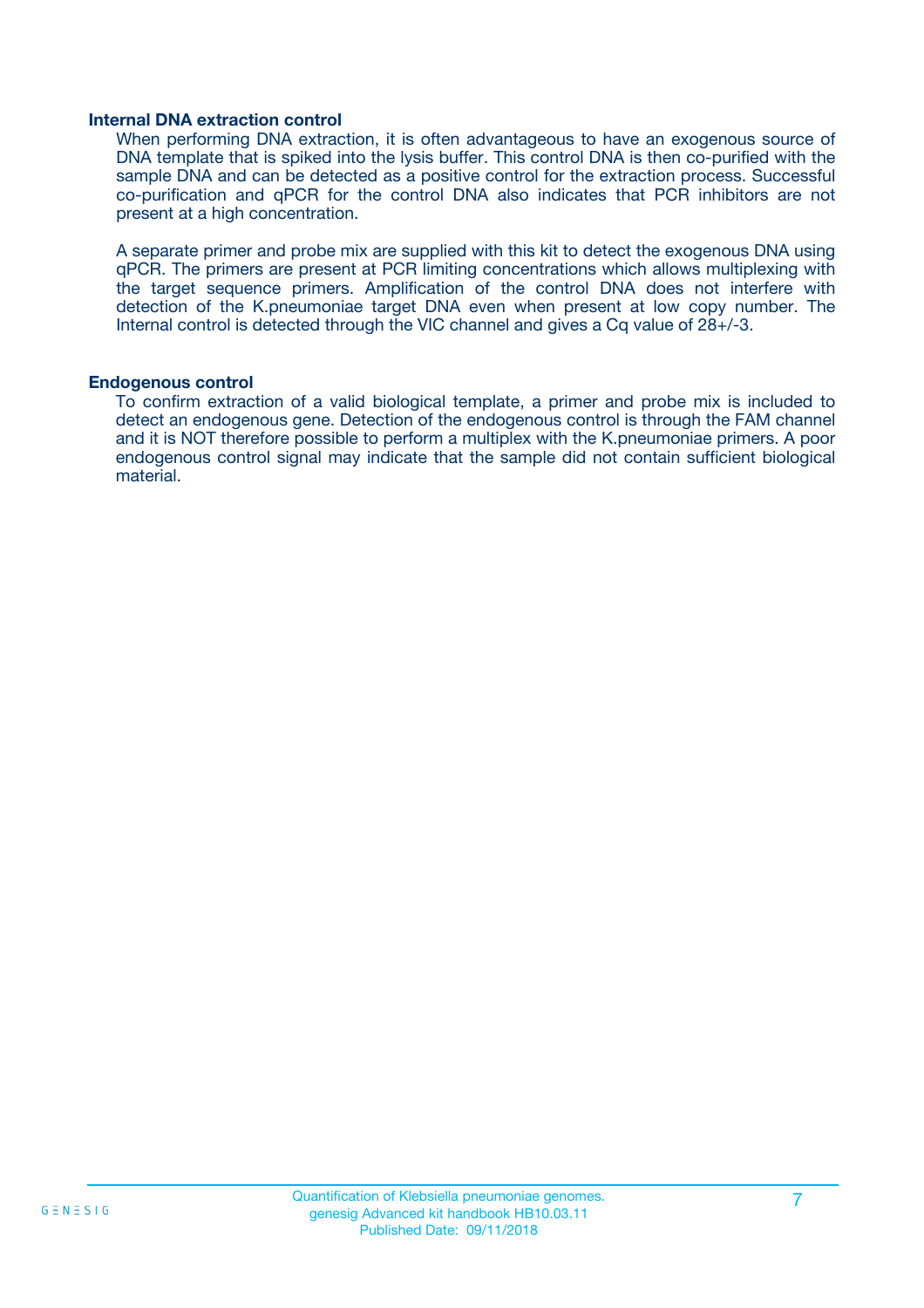### Resuspension protocol

To minimize the risk of contamination with foreign DNA, we recommend that all pipetting be performed in a PCR clean environment. Ideally this would be a designated PCR lab or PCR cabinet. Filter tips are recommended for all pipetting steps.

- **1. Pulse-spin each tube in a centrifuge before opening.** This will ensure lyophilised primer and probe mix is in the base of the tube and is not spilt upon opening the tube.
- **2. Resuspend the primer/probe mixes in the RNase/DNase free water supplied, according to the table below:**

To ensure complete resuspension, vortex each tube thoroughly.

| Component - resuspend in water                       |             |  |
|------------------------------------------------------|-------------|--|
| <b>Pre-PCR pack</b>                                  |             |  |
| K.pneumoniae primer/probe mix (BROWN)                | $165$ µl    |  |
| Internal extraction control primer/probe mix (BROWN) | $165$ $\mu$ |  |
| Endogenous control primer/probe mix (BROWN)          | $165$ µl    |  |

**3. Resuspend the internal control template and positive control template in the template preparation buffer supplied, according to the table below:** To ensure complete resuspension, vortex each tube thoroughly.

| Component - resuspend in template preparation buffer |  |  |  |
|------------------------------------------------------|--|--|--|
| <b>Pre-PCR heat-sealed foil</b>                      |  |  |  |
| Internal extraction control DNA (BLUE)               |  |  |  |
| <b>Post-PCR heat-sealed foil</b>                     |  |  |  |
| K.pneumoniae Positive Control Template (RED) *       |  |  |  |

\* This component contains high copy number template and is a VERY significant contamination risk. It must be opened and handled in a separate laboratory environment, away from the other components.

### DNA extraction

The internal extraction control DNA can be added either to the DNA lysis/extraction buffer or to the DNA sample once it has been resuspended in lysis buffer.

**DO NOT add the internal extraction control DNA directly to the unprocessed biological sample as this will lead to degradation and a loss in signal.**

- **1. Add 4µl of the Internal extraction control DNA (BLUE) to each sample in DNA lysis/extraction buffer per sample.**
- **2. Complete DNA extraction according to the manufacturers protocols.**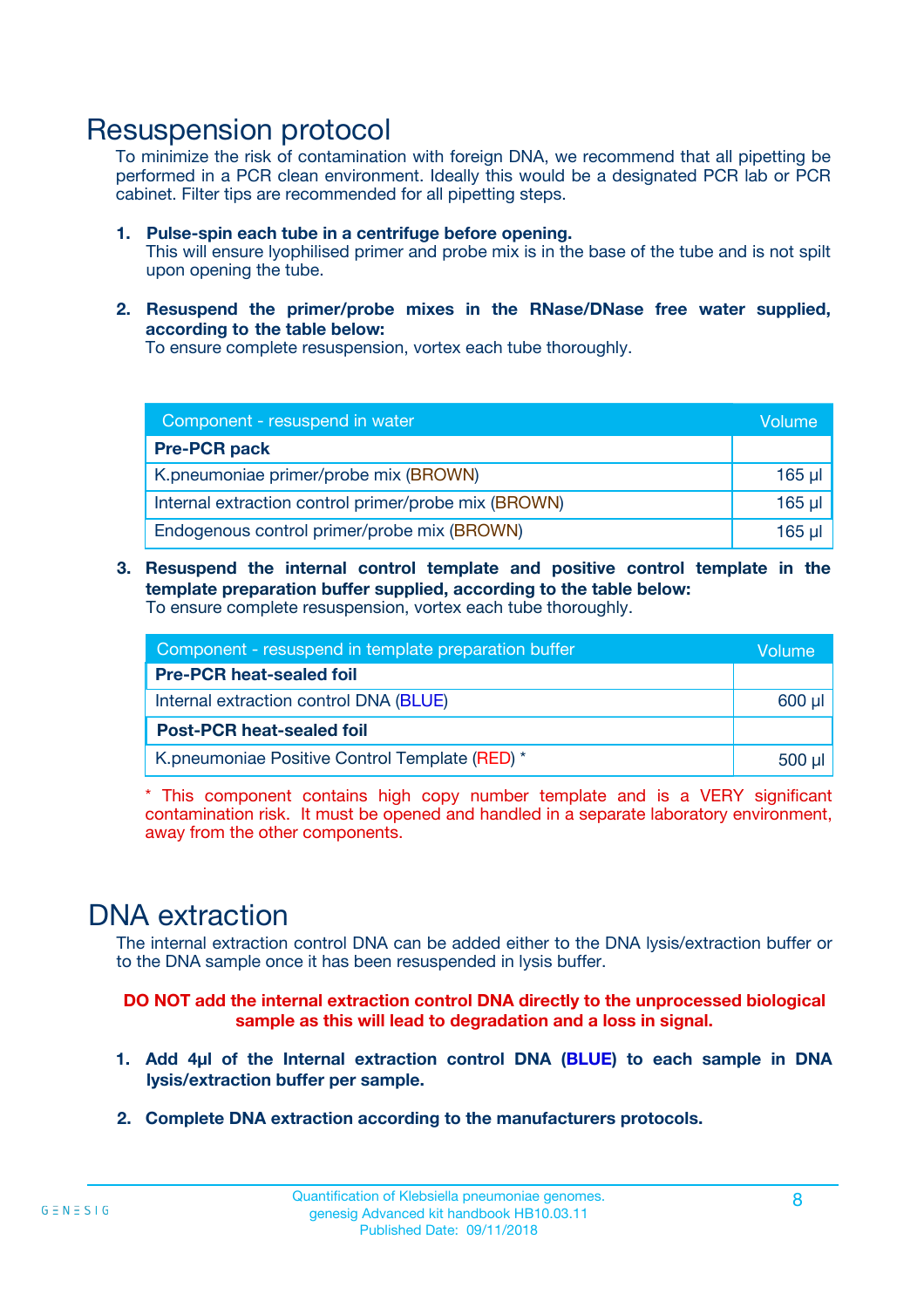## qPCR detection protocol

**1. For each DNA sample prepare a reaction mix according to the table below:** Include sufficient reactions for positive and negative controls.

| Component                                            | Volume   |
|------------------------------------------------------|----------|
| oasig or PrecisionPLUS 2X qPCR Master Mix            | $10 \mu$ |
| K.pneumoniae primer/probe mix (BROWN)                | 1 µI l   |
| Internal extraction control primer/probe mix (BROWN) | 1 µl     |
| <b>RNase/DNase free water (WHITE)</b>                | $3 \mu$  |
| <b>Final Volume</b>                                  | 15 µl    |

**2. For each DNA sample prepare an endogenous control reaction according to the table below (Optional):**

**This control reaction will provide useful information regarding the quality of the biological sample.**

| Component                                   | Volume          |
|---------------------------------------------|-----------------|
| oasig or PrecisionPLUS 2X qPCR Master Mix   | $10 \mu$        |
| Endogenous control primer/probe mix (BROWN) | 1 µI            |
| <b>RNase/DNase free water (WHITE)</b>       | 4 µl            |
| <b>Final Volume</b>                         | 15 <sub>µ</sub> |

- **3. Pipette 15µl of each mix into individual wells according to your qPCR experimental plate set up.**
- **4. Prepare sample DNA templates for each of your samples.**
- **5. Pipette 5µl of DNA template into each well, according to your experimental plate set up.**

For negative control wells use 5µl of RNase/DNase free water. The final volume in each well is 20ul.

**6. If a standard curve is included for quantitative analysis, prepare a reaction mix according to the table below:**

| Component                                 | Volume          |
|-------------------------------------------|-----------------|
| oasig or PrecisionPLUS 2X qPCR Master Mix | 10 $\mu$        |
| K.pneumoniae primer/probe mix (BROWN)     | 1 µI I          |
| <b>RNase/DNase free water (WHITE)</b>     | $4 \mu$         |
| <b>Final Volume</b>                       | 15 <sub>µ</sub> |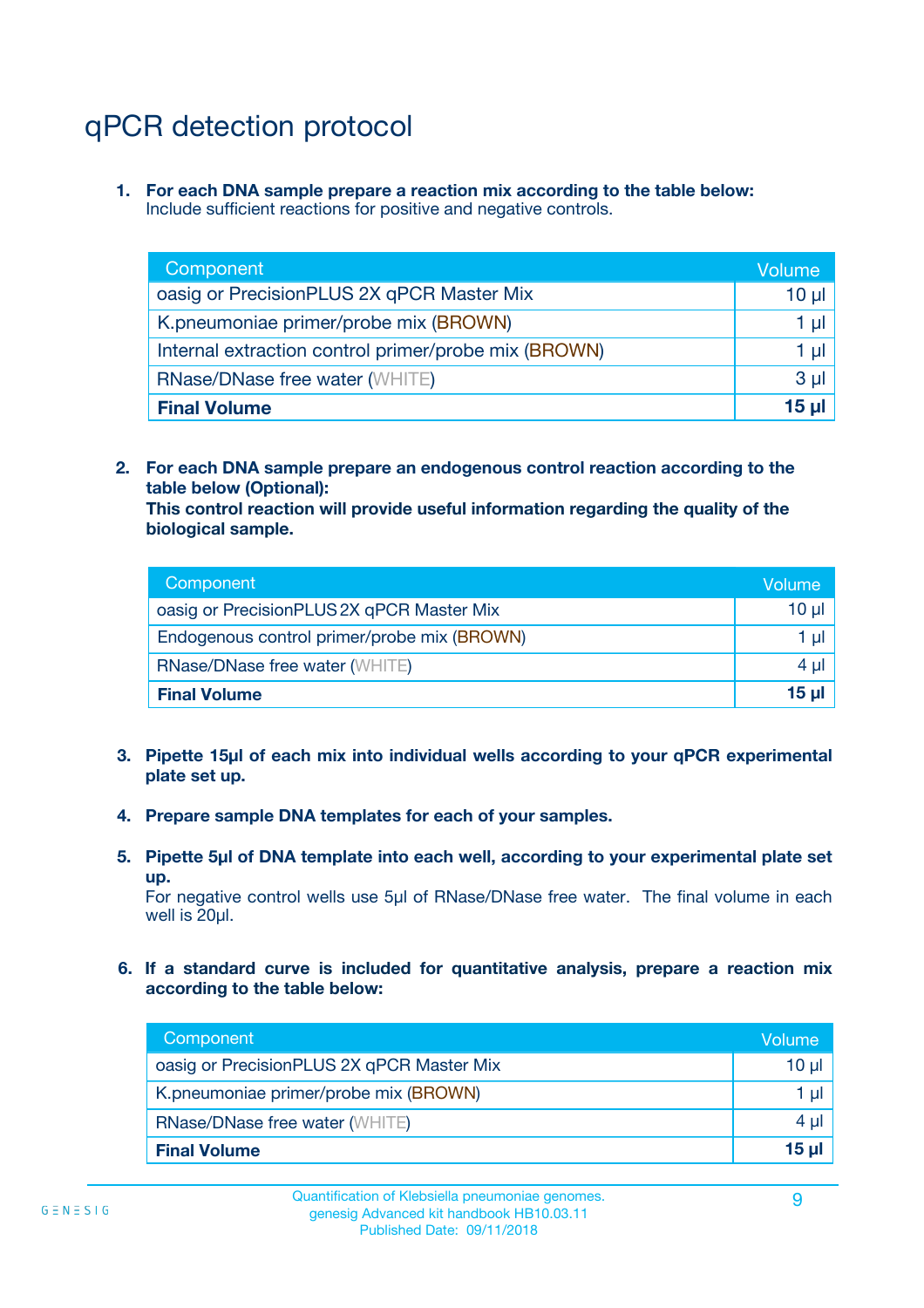#### **7. Preparation of standard curve dilution series.**

- 1) Pipette 90µl of template preparation buffer into 5 tubes and label 2-6
- 2) Pipette 10µl of Positive Control Template (RED) into tube 2
- 3) Vortex thoroughly
- 4) Change pipette tip and pipette 10µl from tube 2 into tube 3
- 5) Vortex thoroughly

Repeat steps 4 and 5 to complete the dilution series

| <b>Standard Curve</b>         | <b>Copy Number</b>     |
|-------------------------------|------------------------|
| Tube 1 Positive control (RED) | $2 \times 10^5$ per µl |
| Tube 2                        | $2 \times 10^4$ per µl |
| Tube 3                        | $2 \times 10^3$ per µl |
| Tube 4                        | $2 \times 10^2$ per µl |
| Tube 5                        | 20 per µl              |
| Tube 6                        | 2 per µl               |

**8. Pipette 5µl of standard template into each well for the standard curve according to your experimental plate set up.**

#### The final volume in each well is 20µl.

## qPCR amplification protocol

Amplification conditions using oasig or PrecisionPLUS 2X qPCR Master Mix.

|             | <b>Step</b>       | <b>Time</b>     | Temp    |
|-------------|-------------------|-----------------|---------|
|             | Enzyme activation | 2 min           | 95 °C   |
| Cycling x50 | Denaturation      | 10 <sub>s</sub> | 95 $°C$ |
|             | DATA COLLECTION * | 60 s            | 60 °C   |

\* Fluorogenic data should be collected during this step through the FAM and VIC channels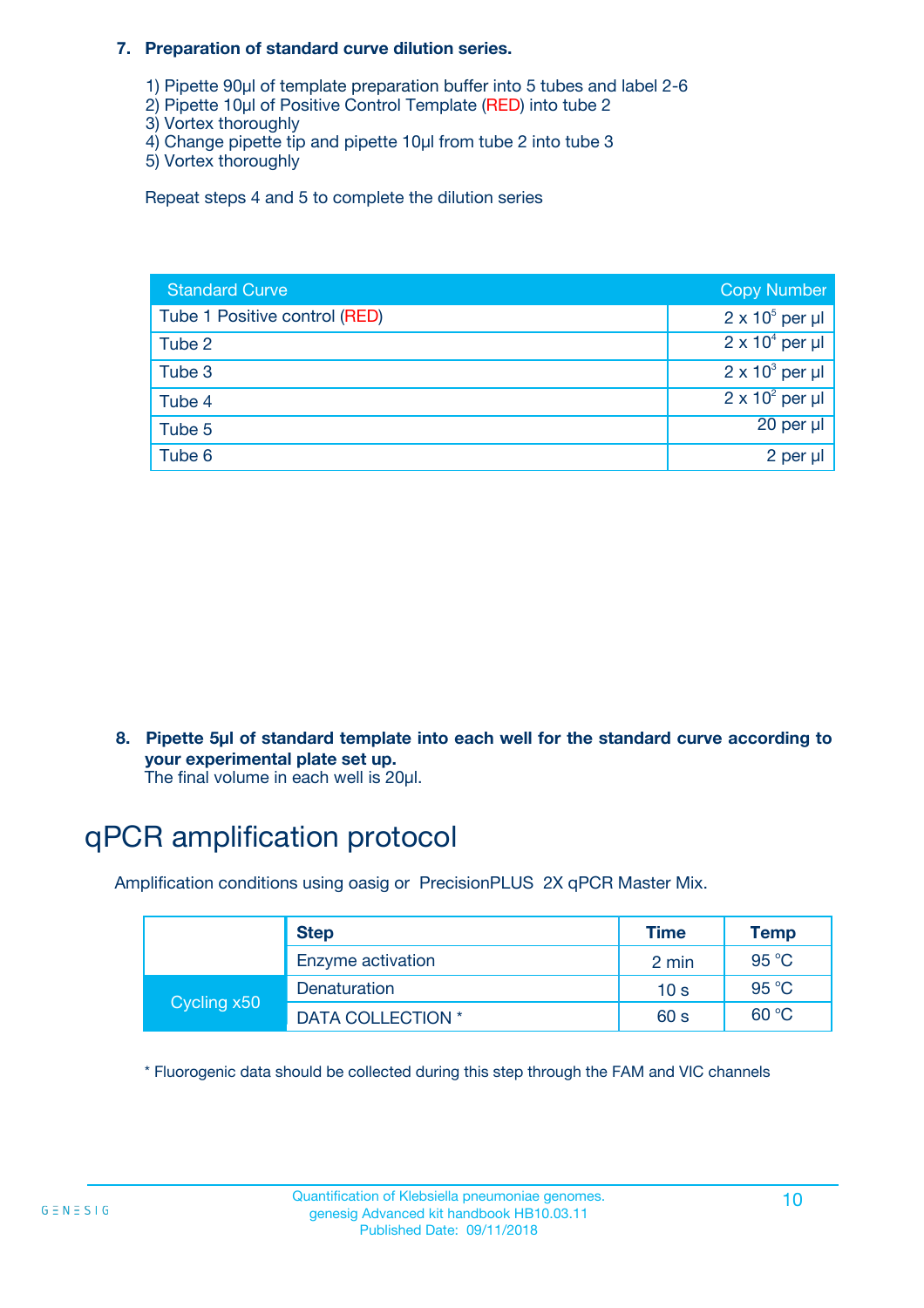## Interpretation of results

| <b>Target</b><br>(FAM) | <b>Internal</b><br>control<br>(NIC) | <b>Positive</b><br>control | <b>Negative</b><br>control | Interpretation                                                                                                  |
|------------------------|-------------------------------------|----------------------------|----------------------------|-----------------------------------------------------------------------------------------------------------------|
| $\leq 30$              | $+ 1 -$                             | ÷                          |                            | <b>POSITIVE QUANTITATIVE RESULT</b><br>calculate copy number                                                    |
| > 30                   | ٠                                   | ÷                          |                            | <b>POSITIVE QUANTITATIVE RESULT</b><br>calculate copy number                                                    |
| > 30                   |                                     | ÷                          |                            | <b>POSITIVE QUALITATIVE RESULT</b><br>do not report copy number as this<br>may be due to poor sample extraction |
|                        | ÷                                   | ÷                          |                            | <b>NEGATIVE RESULT</b>                                                                                          |
| $+ 1 -$                | $+ 1 -$                             | ÷                          | $\leq$ 35                  | <b>EXPERIMENT FAILED</b><br>due to test contamination                                                           |
| $+$ / -                | $+ 1 -$                             | ÷                          | > 35                       | $\star$                                                                                                         |
|                        |                                     | ÷                          |                            | <b>SAMPLE PREPARATION FAILED</b>                                                                                |
|                        |                                     |                            | $+$ /                      | <b>EXPERIMENT FAILED</b>                                                                                        |

Positive control template (**RED**) is expected to amplify between Cq 16 and 23. Failure to satisfy this quality control criterion is a strong indication that the experiment has been compromised.

\*Where the test sample is positive and the negative control is positive with a  $Ca > 35$ , the sample must be reinterpreted based on the relative signal strength of the two results:



If the sample amplifies  $> 5$  Cq earlier than the negative control then the sample should be reinterpreted (via the table above) with the negative control verified as negative.



If the sample amplifies  $< 5$  Cq earlier than the negative control then the positive sample result is invalidated and<br>the result should be determined  $the$  result should be inconclusive due to test contamination. The test for this sample should be repeated.